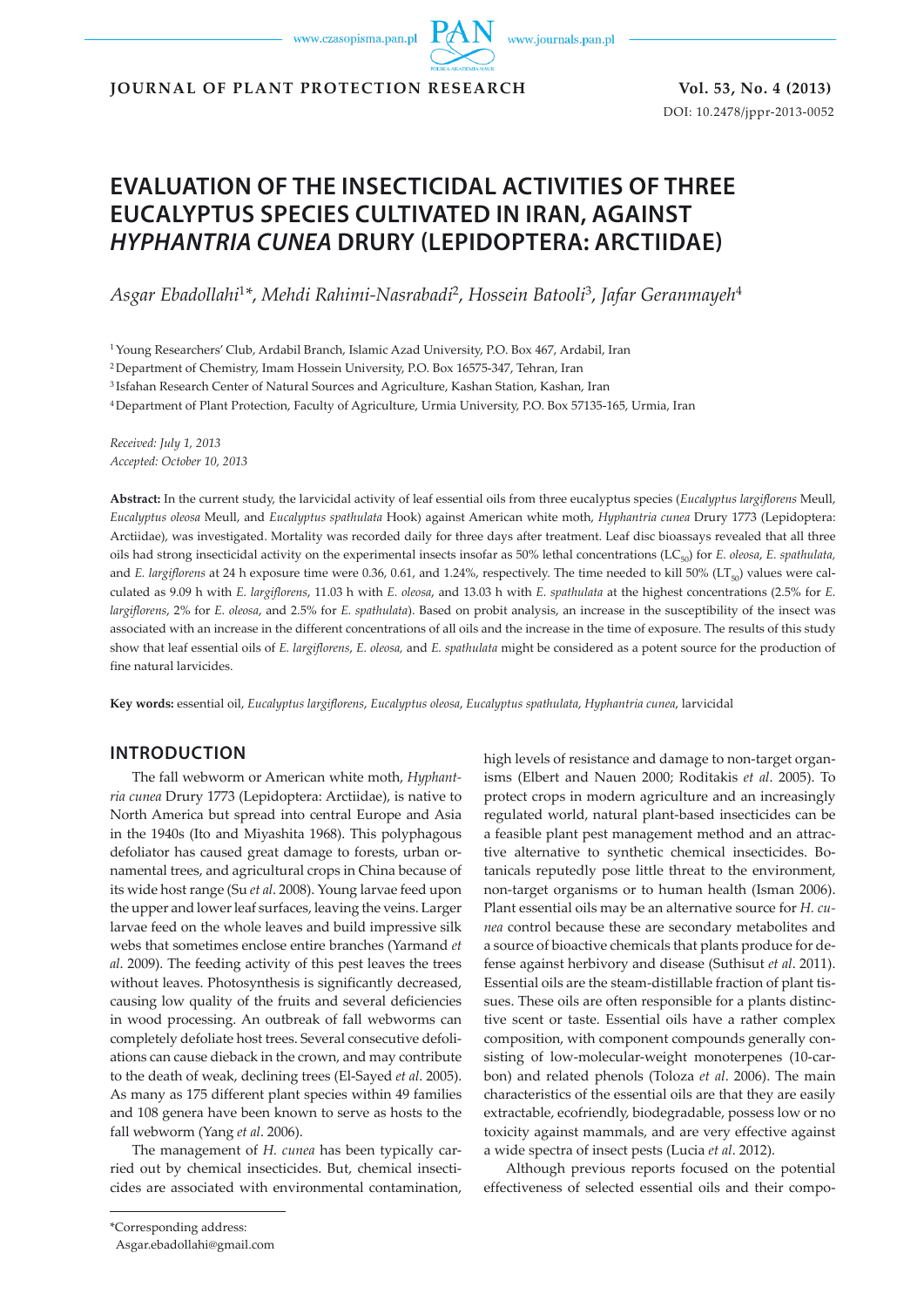nents as insecticides (Tripathi *et al*. 2009; Ebadollahi *et al*. 2010a; Ebadollahi 2011; Regnault-Roger *et al*. 2012; Ebadollahi 2013), we know of only two data sources written on the susceptibility of *Hyphantria* to plant essential oils (Zibaee *et al*. 2010; 2011). In these two studies, the biological effects of the essential oils isolated from *Artemisia annua* L. (Asterasea) and *Lavandula stoechas* L. (Lamiacaea) against *H. cunea* were demonstrated.

The genus *Eucalyptus* has leaves that contain aromatic oils with a characteristic odour whose recovery by steam distillation produces essential oils (Denny 2002). *Eucalyptus* has been prized as a rich source of essential oil. The oil has been used commercially in food, flavoring, and perfumery, and in the pharmaceutical industries (Batish *et al*. 2008; Singh *et al*. 2009). In addition, the essential oils of the *Eucalyptus* species possesses important biological activities including analgesic, antibacterial, antiinflammatory, antimalarial, antiseptic, diaphoretic, disinfectant, and antioxidant properties (Cimanga *et al*. 2002; Elaissi *et al*. 2012).

Iran has rich flora containing essential oils useful for medicinal purposes. Iranian plants show potential utilization in insect pest management programs due to their availability, efficiency, and because they are safe for the environment and non-target organisms (Ebadollahi 2011). As part of our ongoing research on natural insecticides from the flora of Iran, three *Eucalyptus* species including *E. largiflorens* Meull, *E. oleosa* Muell, and *E. spathulata* Hook were collected and tested on *H. cunea* larvae. This approach will allow us to identify natural and safer agents for the development of biorational insecticides to manage *H. cunea*.

## **MATERIAL AND METHODS**

### **Plant materials**

The leaves of *E*. *largiflorens*, *E*. *oleosa,* and *E*. *spathulata* were collected in May 2013 from Kashan, Isfahan province, Iran. A voucher specimen of the plants with the voucher specimen numbers of KBG 1493 for *E. oleosa*, KBG 1344 for *E. largiflorens,* and KBG 1462 for *E. spathulata* were deposited at the herbarium of Kashan botanical garden. The leaves were dried in the shade (at room temperature).

#### **Extraction of essential oils**

Essential oils were isolated by hydrodistillation of 50 g of dried plant material in 500 ml of distilled water for 12 h using a Clevenger-type apparatus. The oils were dried over anhydrous sodium sulphate and stored in sealed glass vials at 4–5°C prior to the bioassay. The yield of the extraction was calculated based on the dry weight of the each sample.

## **Insect**

*Hyphantria cunea* larvae were collected from sycamore in Guilan University, Rasht, Iran. They were reared on mulberry leaves in the laboratory, in cages  $30 \times 30 \times 40$  cm. The insects were kept in the lab at the temperature of 27±2°C, and 60±5% relative humidity (RH) with 14:10 (L:D) photoperiod. The 3rd instar larvae were used to the experiments.

#### **Bioassay**

Different concentrations were prepared to evaluate insect mortality after an initial dose-setting experiment. Bioassay experiments were performed by five concentrations of essential oils (0.4, 0.63, 1, 1.58, and 2.5% from *E. largiflorens*, 0.1, 0.21, 0.45, 0.95, and 2% from *E. oleosa* and 0.2, 0.38, 0.61, 1.33, and 2.5% from *E. spathulata* in acetone as solvent) on 7 cm in diameter mulberry leaf discs in 9 cm in diameter petri dishes. Two fresh mulberry leaf discs were dipped in 20 ml of each concentration for 20 s. After the acetone evaporated (2 min), ten larvae were placed on treated leaf discs in each petri dish. The control insects were kept under the same conditions without any essential oil. Each concentration was replicated four times. The number of dead and live insects for each essential oil was counted at the end of 24, 48, and 72 h exposure periods.

#### **Statistical analysis**

Experiments were arranged in a completely randomized design and the means were separated by Tukey's test at the 5% level. The lethal concentration ( $LC_{50}$  and  $LC_{90}$ ) and lethal time ( $LT_{50}$  and  $LT_{90}$ ) values with their fiducial limits were calculated by probit analysis with SPSS software.

# **RESULTS AND DISCUSSION**

The essential oils isolated by hydro-distillation from the leaves of three *Eucalyptus* species were found to be light yellowish for *E. oleosa* and *E. spathulata,* to terra cotta for *E. largiflorens* liquids. The obtained oil yields for *E. largiflorens*, *E. oleosa,* and *E. spathulata* were 4.5%, 6.7%, and 1.7% (w/w), respectively.

There are several reports showing the insecticidal activity of *Eucalyptus* essential oils and their main components, in different species (Lucia *et al*. 2007; Batish *et al*. 2008; Toloza *et al*. 2008; Toloza *et al*. 2010; Ebadollahi *et al*. 2010b) but the present study is the first to show that essential oils from *E. spathulata*, *E. largiflorens,* and *E. oleosa* can function as insecticide against *H*. *cunea*. On the other hand, to the best of our knowledge, there is no published report on the essential oil activities of *Eucalyptus* against *H. cunea*. Figure 1 displays the mortality percentages of five different essential oil concentrations used three times on *H. cunea* larvae. A comparison of the means showed that there were significant differences in the mortality of *H. cunea* exposed to different essential oil concentrations for 24, 48, and 72 h (Fig. 1). All essential oils revealed strong toxicity against the *H. cunea* larvae at several concentrations and exposure times. The lethal concentration of 50% (LC50) for *E. oleosa*, *E. spathulata,* and *E. largiflorens* at 24 h exposure time were 0.36, 0.61, and 1.24%, respectively. Therefore, *E. oleosa* was most efficient and *H. cunea* larvae were most susceptible (Table 1). The time needed to kill 50% of the population ( $LT_{50}$  values) were calculated as 9.09 h with *E. largiflorens*, 11.03 h with *E. oleosa,* and 13.03 h with *E. spathulata* at the highest concentrations (2.5% for *E. largiflorens*, 2% for *E. oleosa* and 2.5% for *E. spathulata*). Generally,  $LT_{50}$  values decreased when the essential oil concentration increased (Table 2). Based on probit analysis, the susceptibility of the insect increased with exposure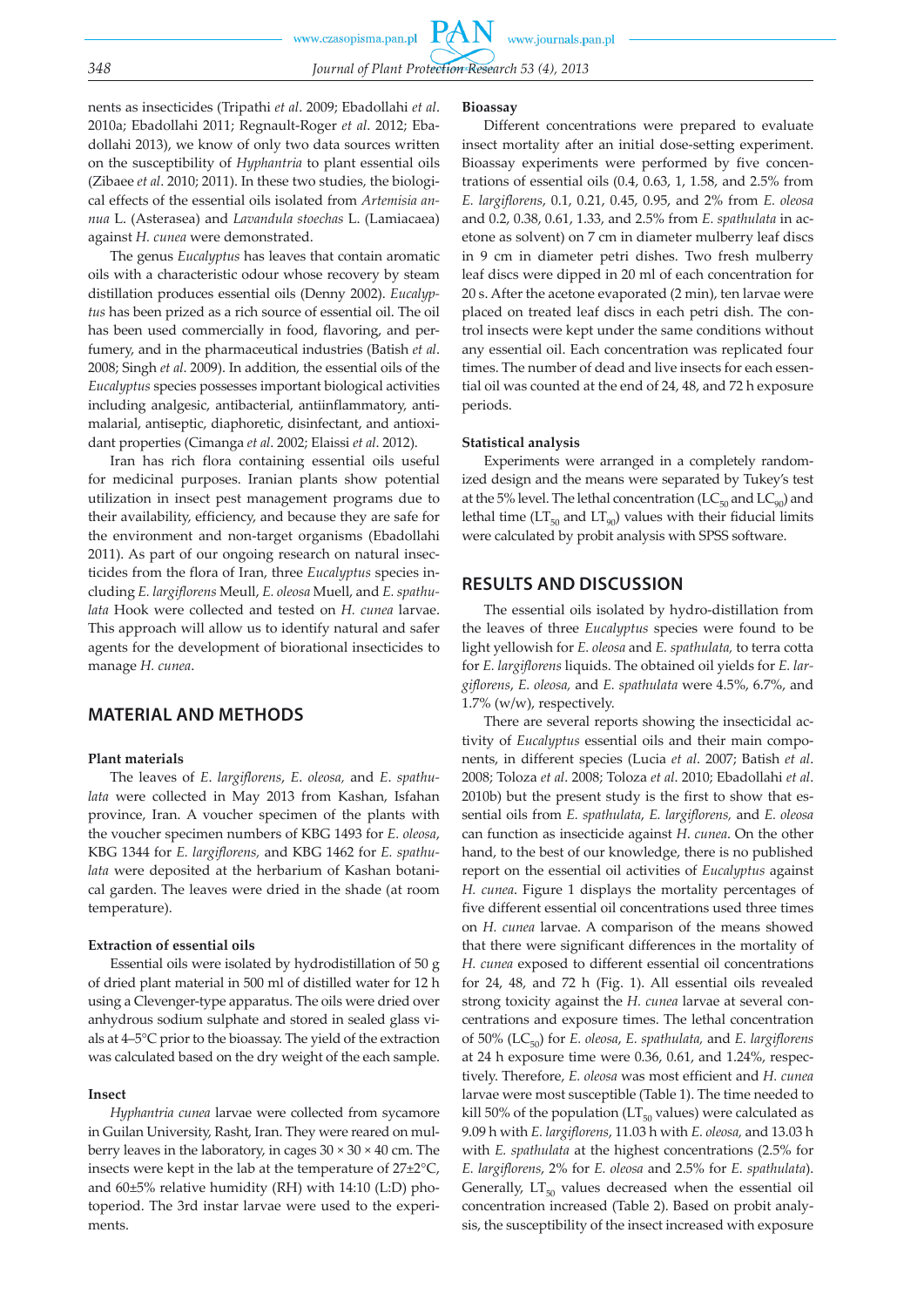

- Fig. 1. Mean mortality of *H. cunea* larvae exposed to different concentrations of the essential oils from *E. largiflorens*, *E. oleosa*, and *E. spathulata*. Different letters on top of columns are significant differences according to Tukey's test at p = 0.05. Columns with the same letter are not significantly different. Vertical bars indicate standard error of the mean (±); very small values are not represented
- Table 1. Results of probit analysis for LC<sub>50</sub> values from the toxicity of essential oils of *E. largiflorens*, *E. oleosa*, and *E. spathulata* against 3rd instar larvae of *H. cunea* at three different times

| Essential oil   | Time<br>[h] | $LC_{50}$ <sup>a</sup><br>$[\%]$ | Slope | Intercept | Chi-square<br>$\lceil df = 3 \rceil$ | Sig      |
|-----------------|-------------|----------------------------------|-------|-----------|--------------------------------------|----------|
| E. largiflorens | 24          | $1.24(0.98 - 1.68)$              | 1.77  | 4.83      | 1.09                                 | $0.78*$  |
|                 | 48          | $0.90(0.71 - 1.11)$              | 2.05  | 5.09      | 2.16                                 | $0.54*$  |
|                 | 72          | $0.76(0.59-0.92)$                | 2.16  | 5.26      | 2.42                                 | $0.49*$  |
| E. oleosa       | 24          | $0.77(0.49 - 1.51)$              | 0.92  | 5.10      | 2.72                                 | $0.44*$  |
|                 | 48          | $0.36(0.22 - 0.54)$              | 1.01  | 5.45      | 5.30                                 | $0.15*$  |
|                 | 72          | $0.23(0.13 - 0.33)$              | 1.17  | 5.74      | 2.66                                 | $0.45*$  |
| E. spathulata   | 24          | $0.91(0.67-1.31)$                | 1.41  | 5.06      | 0.95                                 | $0.81*$  |
|                 | 48          | $0.61(0.44 - 0.82)$              | 1.47  | 5.32      | 2.13                                 | $0.54*$  |
|                 | 72          | $0.35(0.08 - 0.61)$              | 1.75  | 5.81      | 5.55                                 | $0.14**$ |

a95% lower and upper fiducial limits are shown in parenthesis

\*since the significance level is greater than 0.15, no heterogeneity factor is used in the calculation of confidence limits

\*\*since the significance level is less than 0.15, a heterogeneity factor is used in the calculation of confidence limits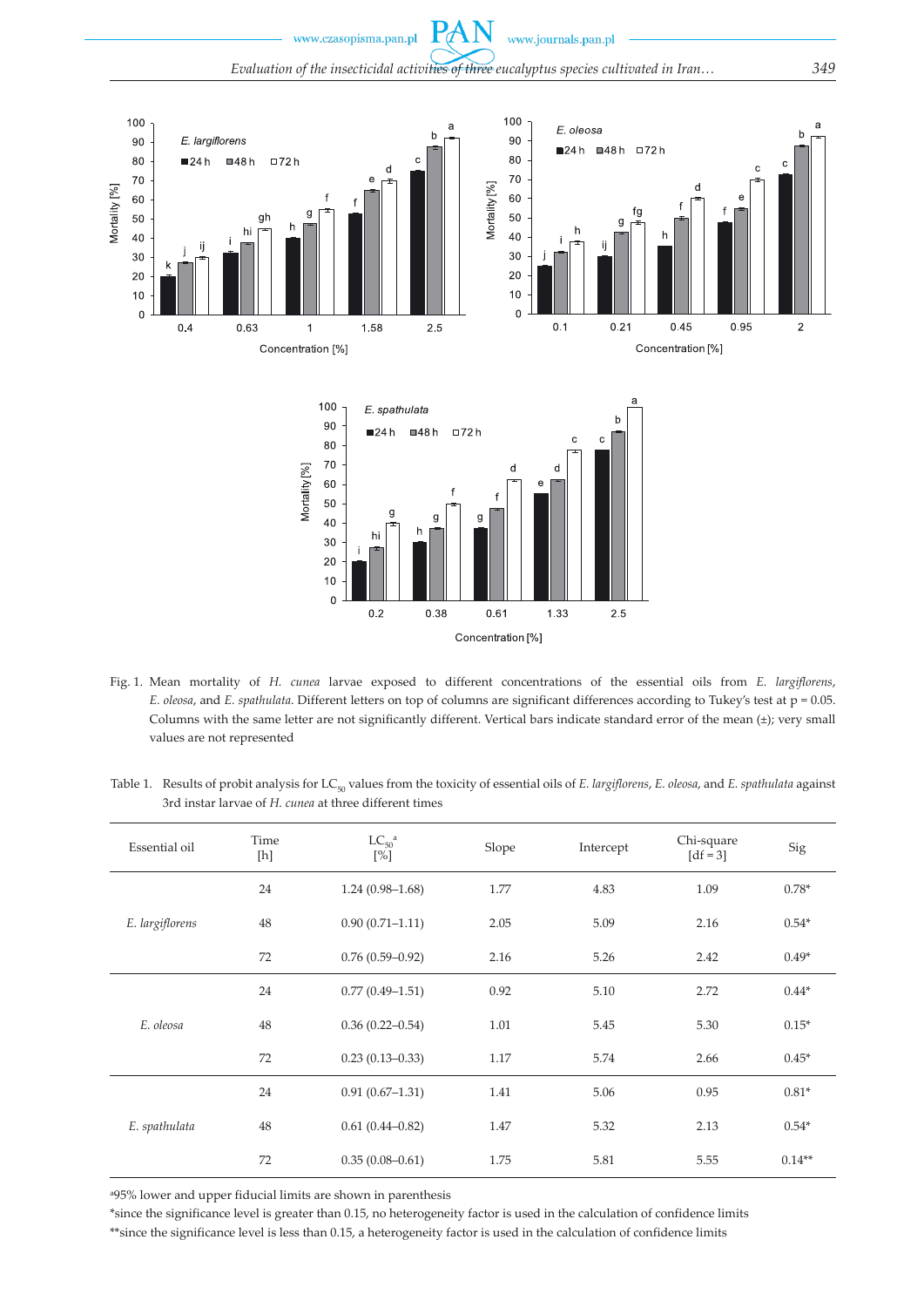PA www.czasopisma.pan.pl www.journals.pan.pl *350 Journal of Plant Protection Research 53 (4), 2013*

| Essential oil   | Concentration<br>$[\%]$ | $LT_{50}$ <sup>a</sup><br>[h] | Slope | Intercept | Chi-square<br>$\lceil df = 1 \rceil$ | Sig      |
|-----------------|-------------------------|-------------------------------|-------|-----------|--------------------------------------|----------|
| E. largiflorens | 1.00                    | 39.47 (19.23-51.17)           | 1.50  | 2.59      | 1.45                                 | $0.23*$  |
|                 | 1.58                    | 20.37 (13.26-39.12)           | 0.98  | 3.72      | 0.01                                 | $0.90*$  |
|                 | 2.50                    | $9.09(0.00-19.19)$            | 1.98  | 3.47      | 0.01                                 | $0.98*$  |
| E. oleosa       | 0.45                    | 41.31 (27.16-57.27)           | 1.83  | 2.04      | 0.57                                 | $0.45*$  |
|                 | 0.95                    | 29.61 (11.05-46.78)           | 1.15  | 3.30      | 0.54                                 | $0.46*$  |
|                 | 2.00                    | $11.03(0.08 - 20.43)$         | 1.78  | 3.14      | 0.04                                 | $0.95*$  |
| E. spathulata   | 0.61                    | 47.51 (14.15-66.85)           | 1.16  | 3.05      | 0.18                                 | $0.67*$  |
|                 | 1.33                    | 20.62 (6.59-33.73)            | 1.22  | 3.39      | 0.64                                 | $0.42*$  |
|                 | 2.50                    | 13.03 (0.06-23.59)            | 2.56  | 2.14      | 2.87                                 | $0.09**$ |

Table 2. Results of probit analysis for LT<sub>50</sub> values from the toxicity of essential oils of *E. largiflorens*, *E. oleosa*, and *E. spathulata* against 3rd instar larvae of *H. cunea* at the three high concentrations

a95% lower and upper fiducial limits are shown in parenthesis

\*since the significance level is greater than 0.15, no heterogeneity factor is used in the calculation of confidence limits \*\*since the significance level is less than 0.15, a heterogeneity factor is used in the calculation of confidence limits

time and essential oil concentrations. On the other hand, there was an increased susceptibility of the insect associated with an increase in the different concentrations of all oils and time of exposures (Table 1 and 2). For example, the LC<sub>50</sub> value for *E. spathulata* essential oil decreased from 0.91% at 24 h exposure time to 0.61, and 0.35% after 48 and 72 h, respectively (Table 1).

The chemical composition of the essential oils of *E. largiflorens*, *E. oleosa,* and *E. spathulata* has been evaluated in many studies. For example, twenty-six compounds were characterized in the oil of *E*. *largiflorens* with 1,8-cineole (37.5%), p-cymene (17.4%) and neoisoverbenol (9.1%) as the main components (Sefidkon *et al*. 2007). In the study of Rahimi-Nasrabadi, Nazarian *et al*. (2013), 1,8-cineole (23.1%), cryptone (15.1%), 4-allyloxyimino-2-carene (11.2%), and 4-terpineol (9.6%) were found to be the main constituents of the *E. largiflorens* essential oil. Twenty-one compounds were identified in the oil of *E. spathulata* with 1,8-cineole (72.5%) and  $\alpha$ -pinene (12.7%) as the main components (Sefidkon *et al*. 2007). Zhang *et al*. (2012) found that the *E. spathulata* oil contained 60 compounds, predominantly 1,8-cineole (52.9%) and α-pinene (31.0%). The main components identified in *E. oleosa* were 1,8-cineole (89.4%), β-pinene (1.2%), and α-pinene (1%) (Jaimand *et al*. 2009). Essential oils obtained by hydrodistillation from different plant parts (stems, adult leaves, immature flowers, and fruits) of *E. oleosa* were screened for their chemical composition by Naceur Ben-Marzoug *et al*. 2011. According to GC-FID (gas chromatography-flame ionization detection) and GC-MS (gas chromatography-mass spectrometry), the principal compound of the stem, immature flowers, and the fruit oils was 1,8-cineole, representing 31.5%, 47.0% and 29.1%, respectively. Spathulenol (16.1%) and  $\gamma$ -eudesmol (15.0%) were the two principal compounds in the oil of the adult leaves. The principal differences in the four essential oils were related to 1,8-cineole, spathulenol, and γ-eudesmol: the highest percentage of 1,8-cineole (47.0%) was detected in essential oil from immature flowers, whereas it was lowest in adult leaves (8.7%). In the study of Rahimi-Nasrabadi, Pourmortazavi *et al*. (2013) on essential oil isolated from *E. oleosa* in Iran, the major constituents were 1,8-cineole (45.1%), *α*-pinene (14.5%), and *α*-terpineol (4.3%).

The results showed that 1,8-cineole was the main component of the essential oils of all the *Eucalyptus* species, but the main constituents of the previously mentioned essential oils were different. These differences might have been derived both from harvest time and local, climatic and seasonal factors, or it may be hypothesized that these samples belong to a different chemotype (Rahimi-Nasrabadi, Nazarian *et al*. 2013). The high amounts of 1,8-cineole in the oils of *E. largiflorens*, *E. oleosa,* and *E. spathulata*  is remarkable. More than 300 species of *Eucalyptus* contain volatile oils in their leaves. Out of these 300 species, fewer than 20 are known for their high content of 1,8-cineole (more than 70%). These 20 have been commercially used for the production of essential oils in the pharmaceutical and cosmetic industries (Pino *et al*. 2002). Furthermore, previous studies have shown that, in general, the toxicity of plant essential oils against insect pests is related to their major components such as 1,8-cineole (Choi *et al*. 2006; Toloza *et al*. 2006; Alzogaray *et al*. 2011; Akhtar *et al*. 2012).

The toxicities of essential oil's main components and their relationship, have been investigated by many researches. Regression analysis of component concentrations of different *Eucalyptus* species with toxicity parameters obtained in *Aedes aegypti* Linnaeus larvae and adults showed significant correlations. Relationships were revealed between larvae mortality and the concentration of 1,8-cineole and p-cymene. This indicated that *Eucalyptus* species with a higher 1,8-cineole concentration and lower p-cymene concentration have less effect on *A. aegypti* larvae (Lucia *et al*. 2008). Toloza *et al*. (2008) determined the fumigant activity of essential oils from *Eucalyptus* and its main components on *Pediculus humanus* Linnaeus capitis De Geer, and a simple regression analysis revealed a significant correlation between  $KT_{50}$  data and the percentage of 1,8-cineole in these essential oils. Furthermore, a significant correlation was observed between the content of 1,8-cineole in *Eucalyptus* essential oils and the corresponding KT<sub>50</sub> data in *A. aegypti* adults (Lucia *et al.* 2009). A similar correlation, between KT<sub>50</sub> data produced by *Eucalyptus* essential oils and the percentage of 1,8-cineole, was found by Juan *et al*. (2011) in *Haematobia irritans* (Linnaeus) and Alzogaray *et al*. (2011) in *Blattella germanica*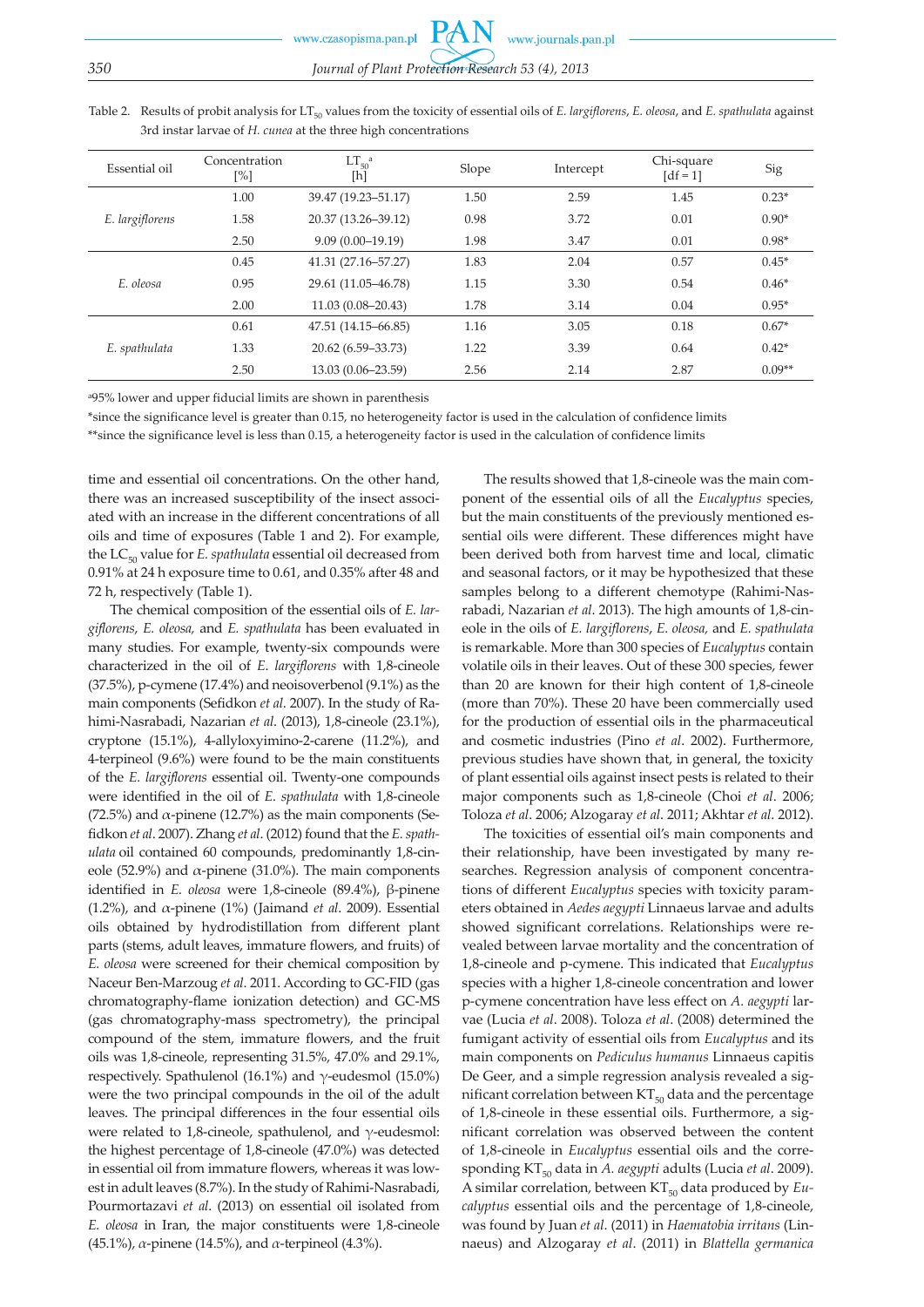**PAN** 

(Linnaeus). Essential oils are complex mixtures of various molecules. Their biological effects might be either the result of a synergism of all the molecules or could reflect only those of the main molecules. In that sense, for biological purposes, it could be more informative to study the entire oil rather than some of its components because the concept of synergism seems to be important.

The mechanisms of essential oil toxicity have not been fully identified. However, rapid action of essential oils or its constituents against insect pests is indicative of neurotoxic actions. Treating the insects with essential oils or pure compounds may cause symptoms that indicate neurotoxic activity. These symptoms include hyperactivity, seizures, and tremors followed by knock down. Such symptoms are very similar to those produced by the insecticides pyrethroids (Isman 2006). Enan (2001) suggested that toxicity of the essential oil constituents is related to the octopaminergic nervous system of insects. Octopamine is a neurotransmitter, neurohormone, and circulating neurohormoneneuromodulator. Disruption of octopamine results in a total breakdown of the nervous system in insects. The lack of octopamine receptors in vertebrates provides the mammalian selectivity of essential oils as insecticides. Several reports indicate that essential oils cause insect mortality by inhibiting acetylcholinesterase enzyme (AChE) activity (Kostyukovsky *et al*. 2002; Houghton *et al*. 2006; Abd El-Galeil *et al*. 2009). However, some activity on the hormone and pheromone system and on the cytochrome P450 monooxygenase enzyme has also been seen (Tsao and Coats 1995; De-Oliveira *et al*. 1997). These reports in the literature show that there are varied target sites where the mode of action of the essential oils are located.

Results of this and earlier studies indicate that essential oils including *E. largiflorens*, *E. oleosa,* and *E. spathulata* are a source of biologically active vapors which may potentially prove to be efficient insecticides. Furthermore, the evaluated essential oils in the present study are used as pharmaceutical agents, and are thus considered to reducing the harmful effect of conventional insecticides on humans and the environment. Large quantities of plant material must be processed to obtain sufficient quantities of essential oils for commercial-scale tests. Breeding these plants in great quantities then becomes necessary. For the practical application of the essential oils as insecticides, further studies on the development of formulations are necessary to improve efficacy and stability, and to reduce cost.

# **REFERENCES**

- Abd El-Galeil S.A, Mohamed M.I., Badawey M.E., El-Arami S.A. 2009. Fumigant and contact toxicities of monoterpenes to *Sitophilus oryzae* (L.) and *Tribolium castaneum* (Herbst) and their inhibitory effects on acetylcholinesterase activity. J. Chem. Ecol. 35 (5): 518–525.
- Akhtar Y., Pages E., Stevens A., Bradbur R., da Camara A.G., Isman M.B. 2012. Effect of chemical complexity of essential oils on feeding deterrence in larvae of the cabbage looper. Physiol. Entomol. 37 (1): 81–91.
- Alzogaray R., Lucia A., Zerba E.N., Masuh H. 2011. Insecticidal activity of essential oils from eleven *Eucalyptus* spp. and two hybrids: lethal and sublethal effects of their major

components on *Blattella germanica*. J. Econ. Entomol. 104 (2): 595–600.

- Batish D.R., Singh H.P., Kohli R.K., Kaur S. 2008. *Eucalyptus* essential as natural pesticide. For. Ecol. Manage. 256 (12): 2166–2174.
- Cimanga K., Kambu K., Tona L., Apers S., De Bruyne T., Hermans N., Totte J., Pieters L., Vlietinck A.J. 2002. Correlation between chemical composition and antibacterial activity of essential oils of some aromatic medicinal plants growing in the Democratic Republic of Congo. J. Ethnopharmacol. 79 (2): 213–220.
- Choi W.S., Park B.S., Lee Y.H., Jang D.Y., Yoon H.Y., Lee S.E. 2006. Fumigant toxicities of essential oils and monoterpenes against *Lycoriella mali* adults. Crop Prot. 25 (4): 398–401.
- Denny E.F.K. 2002. Distillation of Eucalyptus leaf oils. p. 161– 180. In: "Eucalyptus: the Genus Eucalyptus, Medicinal and Aromatic Plants, Industrial Profiles" Vol. 22. (J.J.W. Coppen, ed.). Taylor & Francis, London, 450 pp.
- De-Oliveira A.C., Ribeiro-Pinto L.F., Paumgartten J.R. 1997. *In vitro* inhibition of CYP2B1 monooxygenase by b-myrcene and other monoterpenoid compounds. Toxicol. Lett. 92 (1): 39–46.
- Ebadollahi A. 2011. Iranian plant essential oils as sources of natural insecticide agents. Int. J. Biol. Chem. 5 (5): 266–290.
- Ebadollahi A. 2013. Essential oils isolated from Myrtaceae family as natural insecticides. Annu. Rev. Res. Biol. 3 (3): 148–175.
- Ebadollahi A., Safaralizadeh M.H., Pourmirza A.A., Ghosta Y. 2010a. Contact and fumigant toxicity of essential oils of *Lavandula stoechas* L. and *Eucalyptus globulus* Labill grown in Iran against *Lasioderma serricorne* F. Biharean Biologist. 4 (1): 31–36.
- Ebadollahi A., Safaralizadeh M.H., Pourmirza A.A. 2010b. Fumigant toxicity of essential oils of *Eucalyptus globulus* Labill and *Lavandula stoechas* L. grown in Iran, against the two coleopteran insect pests; *Lasioderma serricorne* F. and *Rhyzopertha dominica* F. Egypt. J. Biol. Pest. Con. 20 (1): 1–5.
- Elaissi A., Rouis Z., Salem N.A.B., Mabrouk S., Salem Y.B., Salah K.B.H., Aouni M., Farhat F., Chemli R., Harzallah-Skhiri F., Khouja M.L. 2012. Chemical composition of eight *Eucalyptus* species essential oils and the evaluation of their antibacterial, antifungal and antiviral activities. BMC Compl. Alter. Med. 12: 81.
- Elbert A., Nauen R. 2000. Resistance of *Bemisia tabaci* (Homoptera: Aleyrodidae) to insecticides in southern Spain with special reference to neonicotinoids. Pest Manage. Sci. 56 (1): 60–64.
- El-Sayed A.M., Gibb A.R., Suckling D.M. 2005. Chemistry of the sex pheromone gland of the fall webworm, *Hyphantra cunea*, discovered in New Zealand. NZ Plant Prot. 58: 31–36.
- Enan E.E. 2001. Insecticidal activity of essential oils: octopaminergic sites of action. Comparative Biochem. Physiol. Part C: Toxicol. Pharmacol. 130 (3): 325–337.
- Houghton P.J., Ren Y., Howes M.J. 2006. Acetylcholinesterase inhibitors from plants and fungi. Nat. Prod. Rep. 23 (2): 181–199.
- Isman M.B. 2006. Botanical insecticides, deterrents, and repellents in modern agriculture and an increasingly regulated world. Annu. Rev. Entomol. 51: 45–66.
- Ito Y., Miyashita K. 1968. Biology of *Hyphantria cunea* drury (Lepidoptera: Arctiidae) in Japan. V. preliminary life tables and mortality data in urban areas. Res. Popul. Ecol. 10 (2): 177–209.
- Jaimand K., Rezaee M.B., Nadery Hajee Bagher Kandy M. 2009. Volatile Oil Constituents of the *Eucalyptus viridis* R. T. Baker and *Eucalyptus oleosa* F. Muell. Leaves from Iran. J. Med. Plant. 8 (5): 105–108.